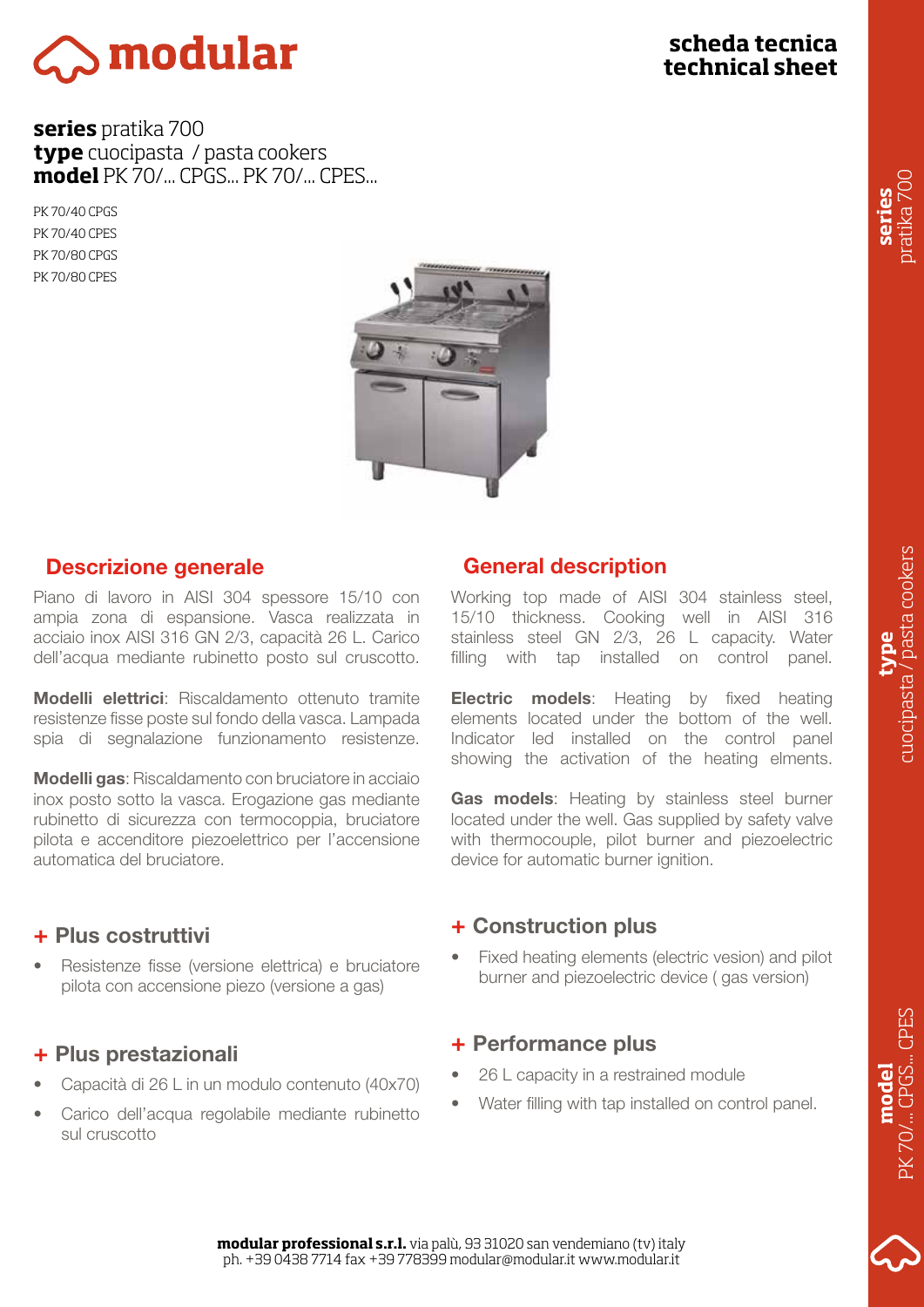

**series** pratika 700 **type** cuocipasta / pasta cookers **model** PK 70/... CPGS... PK 70/... CPES...

# **dati tecnici modelli a gas technical data gas models**

|                      | dimensioni<br>dimensions | n. vasche cottura<br>n. wells | dimensione vasca cottura<br>well dimensions | capacità vasca<br>well capacity | potenza gas<br>gas power | connessione gas<br>gas connection |
|----------------------|--------------------------|-------------------------------|---------------------------------------------|---------------------------------|--------------------------|-----------------------------------|
|                      | cm LxWxH                 | $\sim$                        | cm LxWxH                                    |                                 | kW                       | $65 - 10$                         |
| <b>PK 70/40 CPGS</b> | 40x73x87                 |                               | 30,7x50,8x40                                | 26 L                            | 9.5 kW                   | 1/2"                              |
| <b>PK 70/80 CPGS</b> | 80x73x87                 |                               | 30,7x50,8x40                                | 26 L                            | 19 kW                    | 1/2"                              |

|                      | dimensioni<br>dimensions | n, vasche<br>n, wells | dimensione vasca<br>well dimensions | capacità vasca<br>well capacity | pot. elettrica<br>electric power |
|----------------------|--------------------------|-----------------------|-------------------------------------|---------------------------------|----------------------------------|
|                      | cm LxWxH                 |                       | cm LxWxH                            |                                 | kW                               |
| <b>PK 70/40 CPES</b> | 40x73x87                 |                       | 30,7x34,2x40                        | 26 L                            | 7.6 kW<br>380-415V 3N 50-60Hz    |
| <b>PK 70/80 CPES</b> | 80x73x87                 |                       | 30,7x34,2x40                        | 26 L                            | 15.2 kW<br>380-415V 3N 50-60Hz   |

Per i modelli PK 70/40 CPES e 70/80 CPES disponibile anche potenza 220-240V 3 50-60Hz

*For models PK 70/40 CPES e 70/80 CPES available also with 220-240V 3 50-60Hz power*

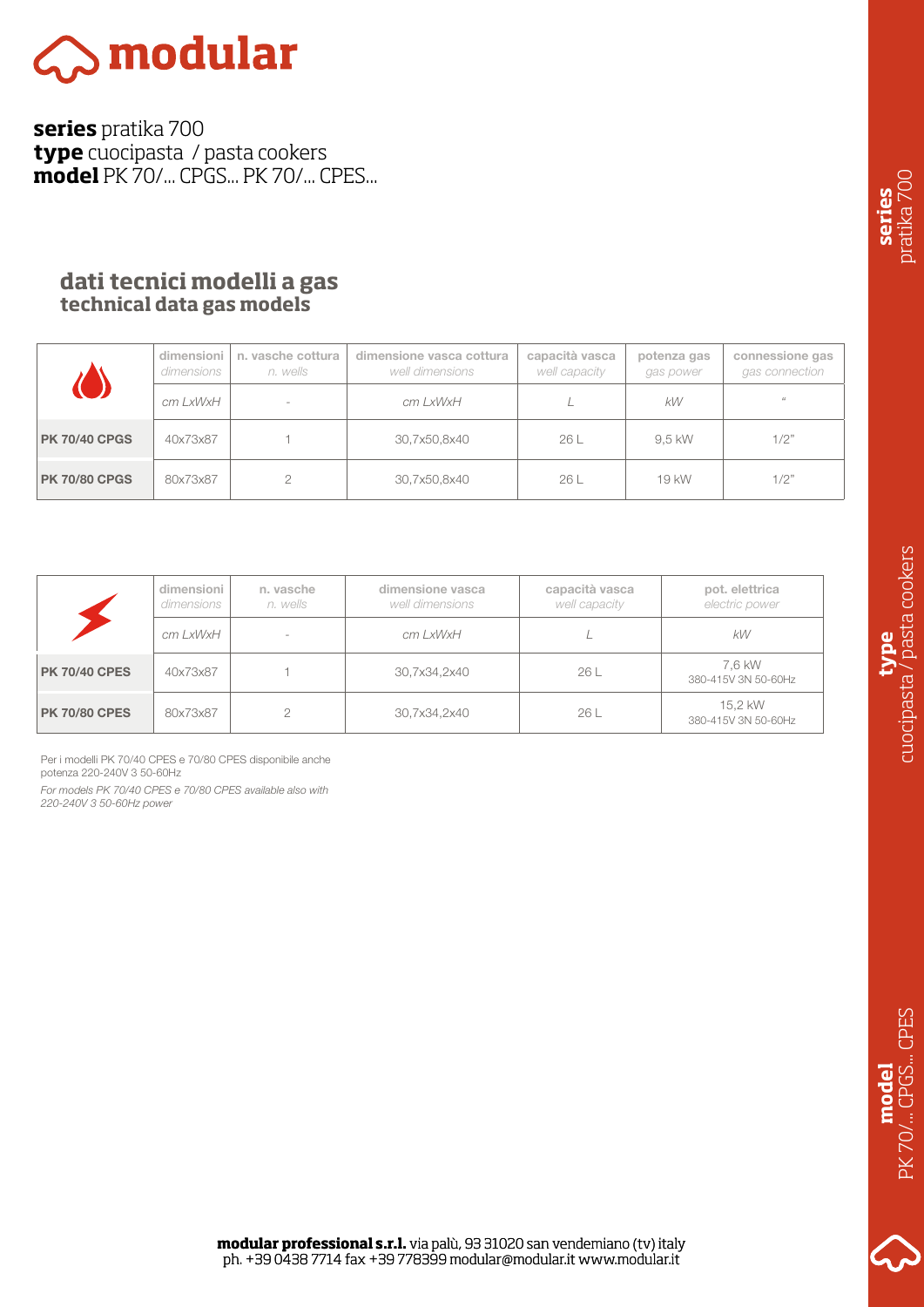

**series** pratika 700 **type** cuocipasta / pasta cookers **model** PK 70/... CPGS... PK 70/... CPES...

**schma d'installazione installation diagram**



PK 70/... CPGS... CPES . CPGS... CPES **model** PK70/

**modular professional s.r.l.** via palù, 93 31020 san vendemiano (tv) italy ph. +39 0438 7714 fax +39 778399 modular@modular.it www.modular.it